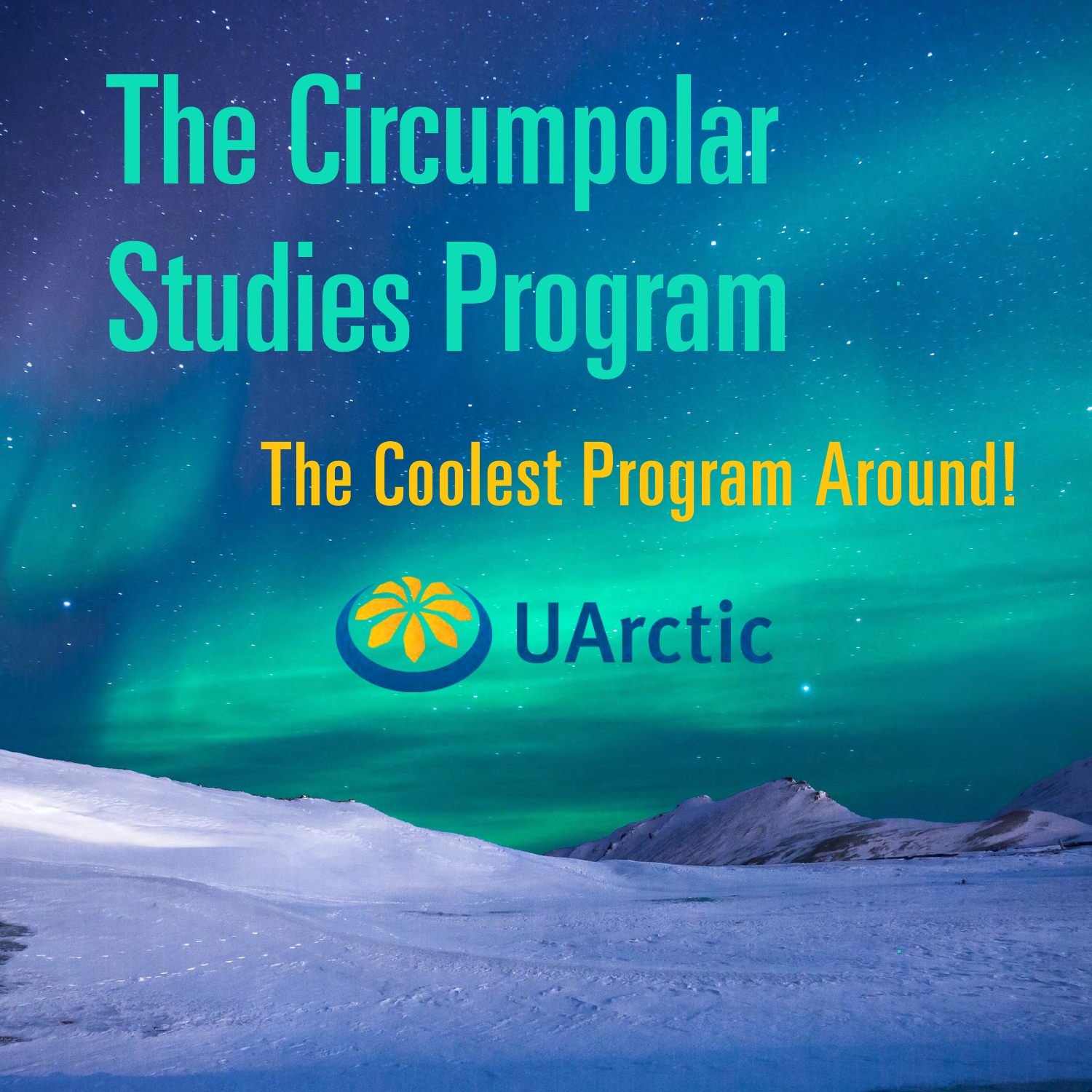



#### **Circumpolar Studies**



The Circumpolar Studies program is an exciting way for students attending UArctic member institutions to learn about the North, with courses held in the classroom, online, in the field, and around the world.

Circumpolar Studies Program gives students the opportunity to learn about the lands, peoples, and issues of the Circumpolar North and prepares them for advanced study or professional employment in fields as diverse as sustainable resource management, self-government, Arctic engineering, and northern tourism. Special emphasis is given to matters. concerning indigenous people of the Circumpolar North.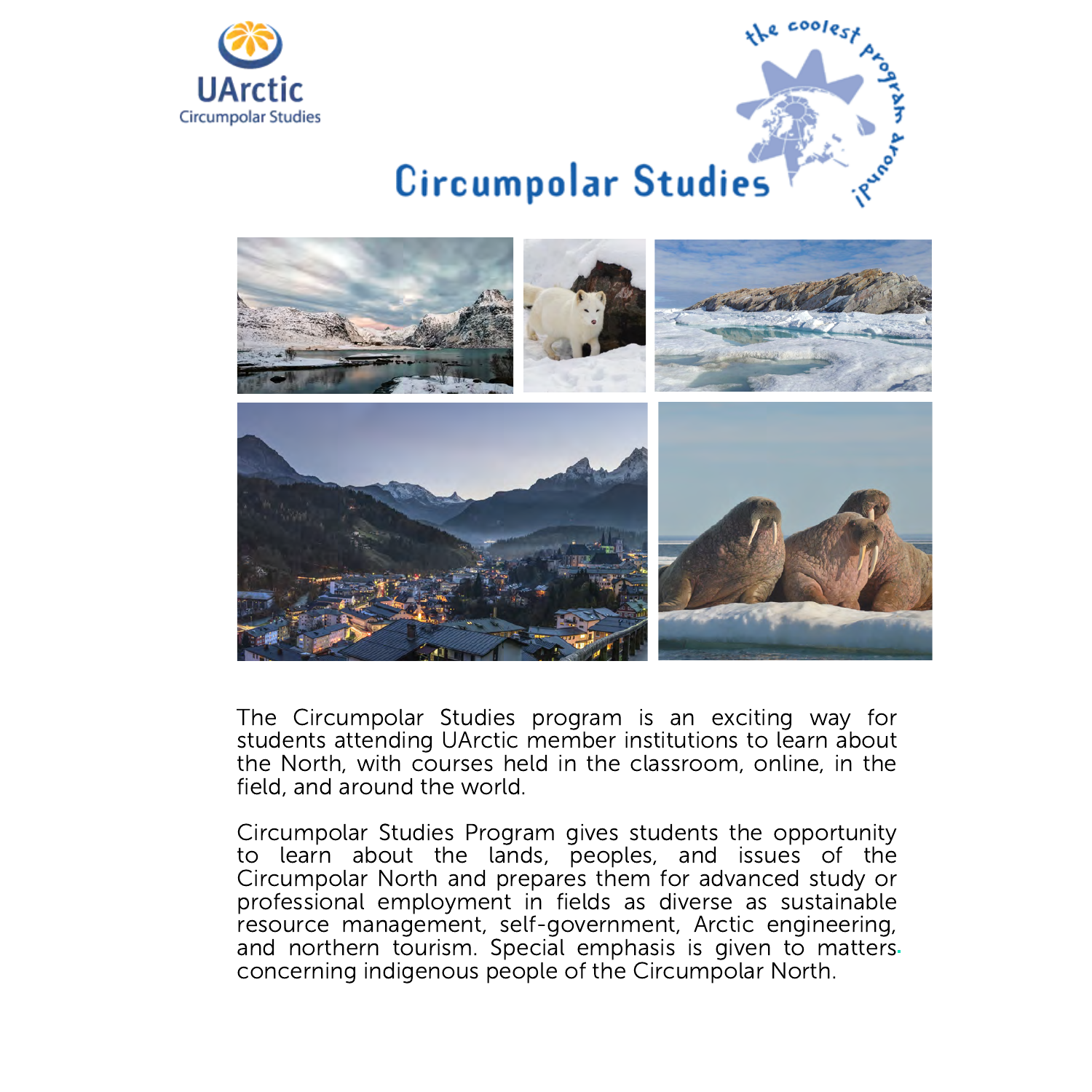

#### **Circumpolar Studies** CS 100: Introduction to the Circumpolar World

Introduction to the Circumpolar World introduces students to the landscape, peoples and issues of the circumpolar region. Beginning with an examination of the geography, biological and physical systems of the Subarctic and Arctic, it then turns to the Aboriginal and contemporary peoples of the region. The history of the Circumpolar World is treated in a broad fashion, to provide grounding in the events and developments that have created the region's contemporary qualities. The second part of the course surveys some of the particular issues facing the region, including climate change, economic, political and social development. This course ultimately is intended to stimulate interest in the Circumpolar World.

Study Term Dates: Sept - Dec 2021

Course dates and times: TBA

> Credit Equivalent: 6 ECTS

Students may be eligible for OSAP and/or Government funding

Hosted by Yukon University and Lakehead University

. . . . . . . . . . . . . .

**UArctic** 

www.uarctic.org University of the Arctic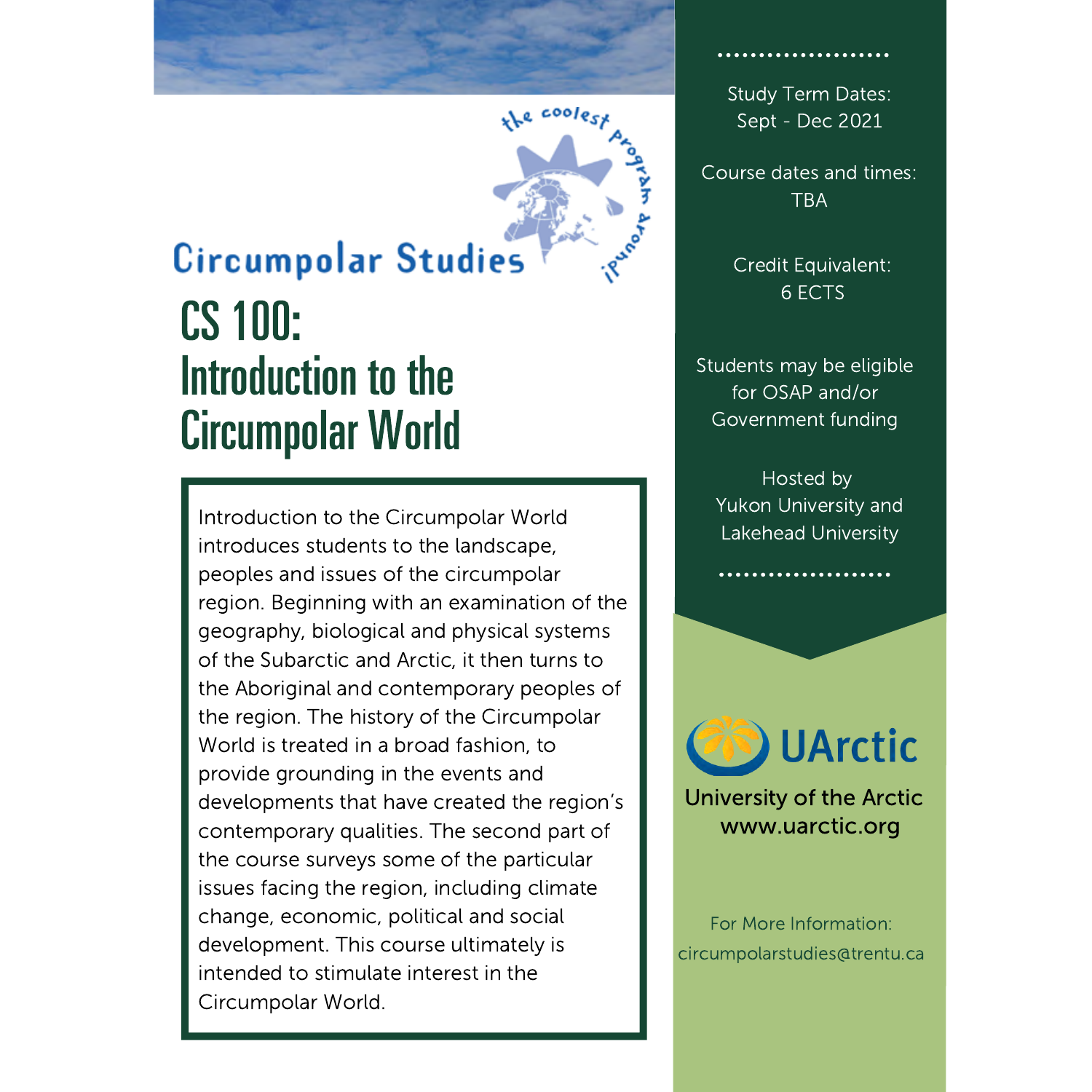## **Circumpolar Studies** CS 311: Land and Environment 1

the coole

The primary aim of this course is to provide students with a more in-depth understanding of the lands and environments that defines the Circumpolar North, as well as the key issues involving interaction between humans and environment that were introduced through modules of CS100: Introduction to The Circumpolar World. Upon successful completion of Land and Environment I, students will have:

- A better understanding of the land, seas, climate, ecology, and natural resources of the Circumpolar North.
- An appreciation of how diverse methods contribute to understanding land and environment in the Circumpolar North.
- Insight into the challenges presented by the physical and natural universe, and an introduction to human influence on northern lands and environments.

Study Term Dates: Sept - Dec 2021

Course dates and times: TBA

> Credit Equivalent 6 ECTS

Students may be eligible for OSAP and/or Government funding

> Hosted by Trent University

> > . . . . . . . . . . . . . . *.*



www.uarctic.org University of the Arctic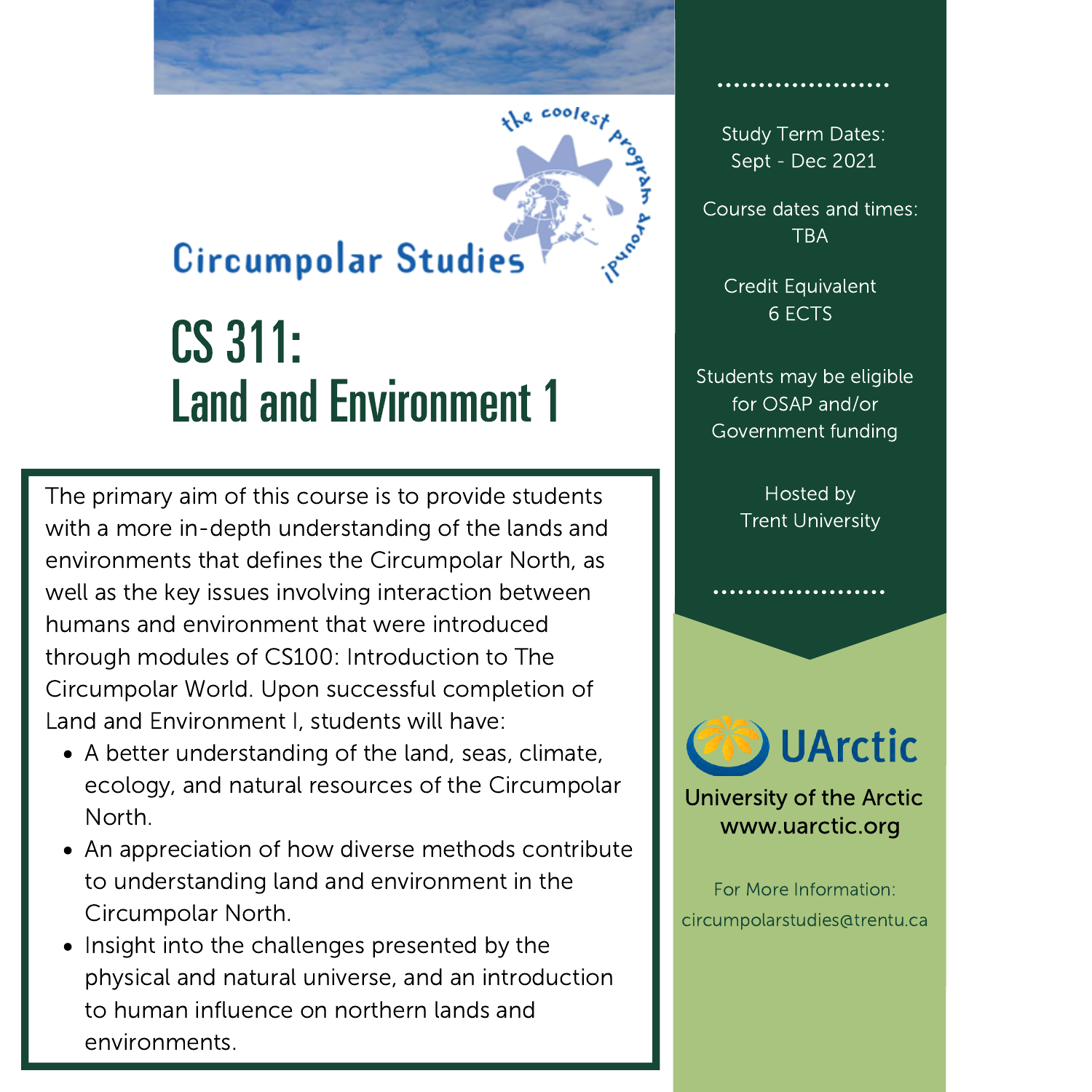## **Circumpolar Studies** CS 321: Peoples and Cultures of the Circumpolar World

The primary aim of this course is to introduce the peoples and cultures of the North Circumpolar region through interdisciplinary study in the fields of anthropology, sociology, history, media and cultural studies, communications and literature.

Students will be introduced to traditional cultures and contemporary peoples through indigenous and Western perspectives. This is the first of two courses that aim to promote an integrated and multidisciplinary understanding of the circumpolar peoples and their adaptations and contributions to social, economic, political and environmental changes. This course includes an introduction to Aboriginal cultures, a discussion of the Western presence in the Circumpolar North, and an examination of contemporary northern peoples. This course examines primary societies (traditional Indigenous societies up to Western contact) and secondary societies (non-Indigenous enclaves in the North). Upon successful completion of Peoples and Cultures I, students will:

- Acquire a broad and basic understanding of the histories and experiences of the peoples of the Circumpolar North, and the development of northern cultures;
- Develop an understanding of the similarities and differences of northern peoples and cultures, their adaptations to change, and their roles as agents of change;
- Gain an appreciation of the cultural diversity of the Circumpolar North;
- Develop an understanding of basic research methods and an appreciation of ethical issues confronting contemporary northern researchers.

Study Term Dates: Sept - Dec, 2021

Course dates and times: TBA

> Credit Equivalent 6 ECTS

Students may be eligible for OSAP and/or Government funding

> Hosted by Trent University

**UArctic** University of the Arctic

www.uarctic.org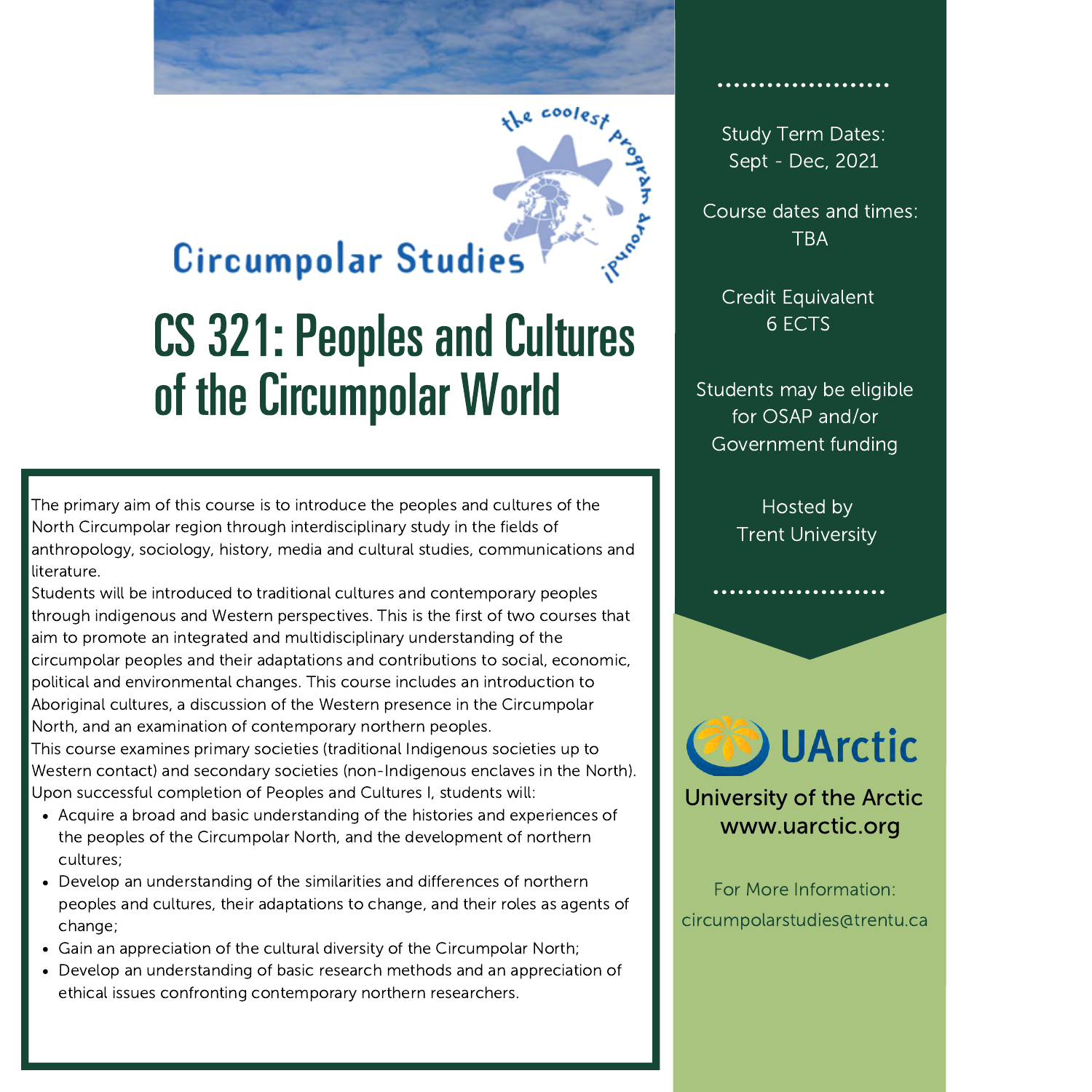## **Circumpolar Studies** CS 331: Contemporary Issues of the Circumpolar World I

This course will introduce students to the important structures and forces affecting the sustainability of circumpolar communities. Students will deal with the population trends in the circumpolar region, natural resource use and the economies of these communities, and economic ownership. This course will also provide students with an appreciation of the main challenges confronting the peoples and communities of the world's northern regions. As such it will be beneficial to students attempting to better understand the current questions facing the north as well as to those planning to pursue advanced studies about the region.

Upon successful completion of Contemporary Issues I, students will have:

- Acquired a basic appreciation of the most important contemporary issues relating to globalization, sustainable communities, and natural resource use in the circumpolar regions of the world.
- Attained an awareness of the relationship between the unique and diverse aspects of Northern societies and the common concerns facing the region.
- Gained further insight into the complexity and inter-relatedness of human activity and the northern environment.
- Critically examined various proposed explanations of the key challenges facing the North.
- Recognized the cultural and gender-related diversity of approaches and ways of approaching the Circumpolar world.

Study Term Dates: Sept - Dec 2021

Course dates and times: TBA

> Credit Equivalent 6 ECTS

Students may be eligible for OSAP and/or Government funding

> Hosted by Trent University



www.uarctic.org University of the Arctic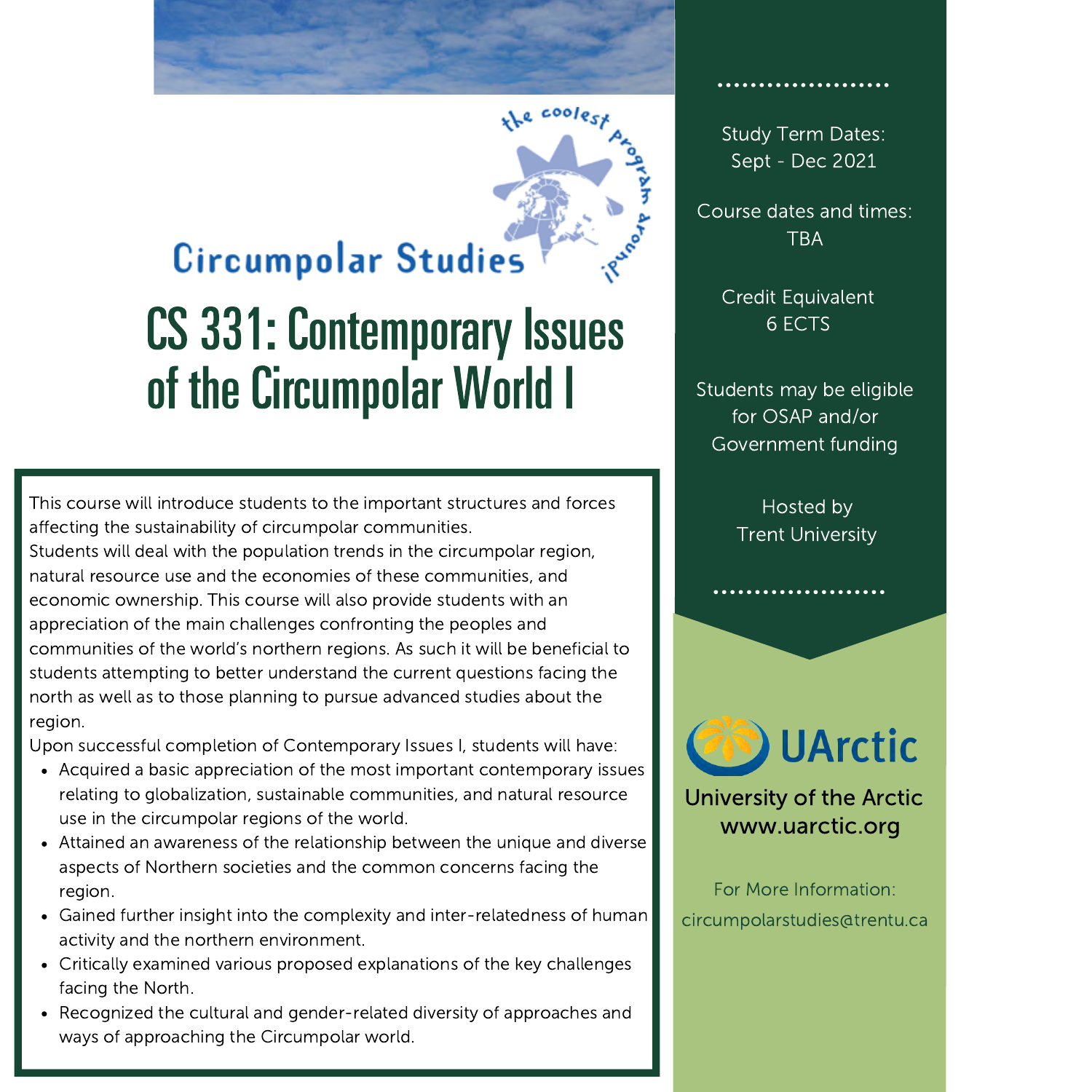

#### **Circumpolar Studies** Arctic 200: Indigenous Diplomacies and International Relations in the Arctic

Become familiar with the Arctic's international relations, with an emphasis on understanding them from the region's indigenous people. All while studying dramatic environmental, geopolitical, economic and social transformations in the arctic. Furthermore, challenge yourself to understand to understand international frameworks through the lens of indigenous knowledge systems.

Study Term Dates: Sept – Dec 2021 Instructor: Jason Young

Credit Value: 6 ECTS

Course dates and times: TBA

Students may be eligible for OSAP and/or Government funding

Hosted by University of Washington

. . . . . . . . . . . . . . . . . .

**UArctic** 

www.uarctic.org University of the Arctic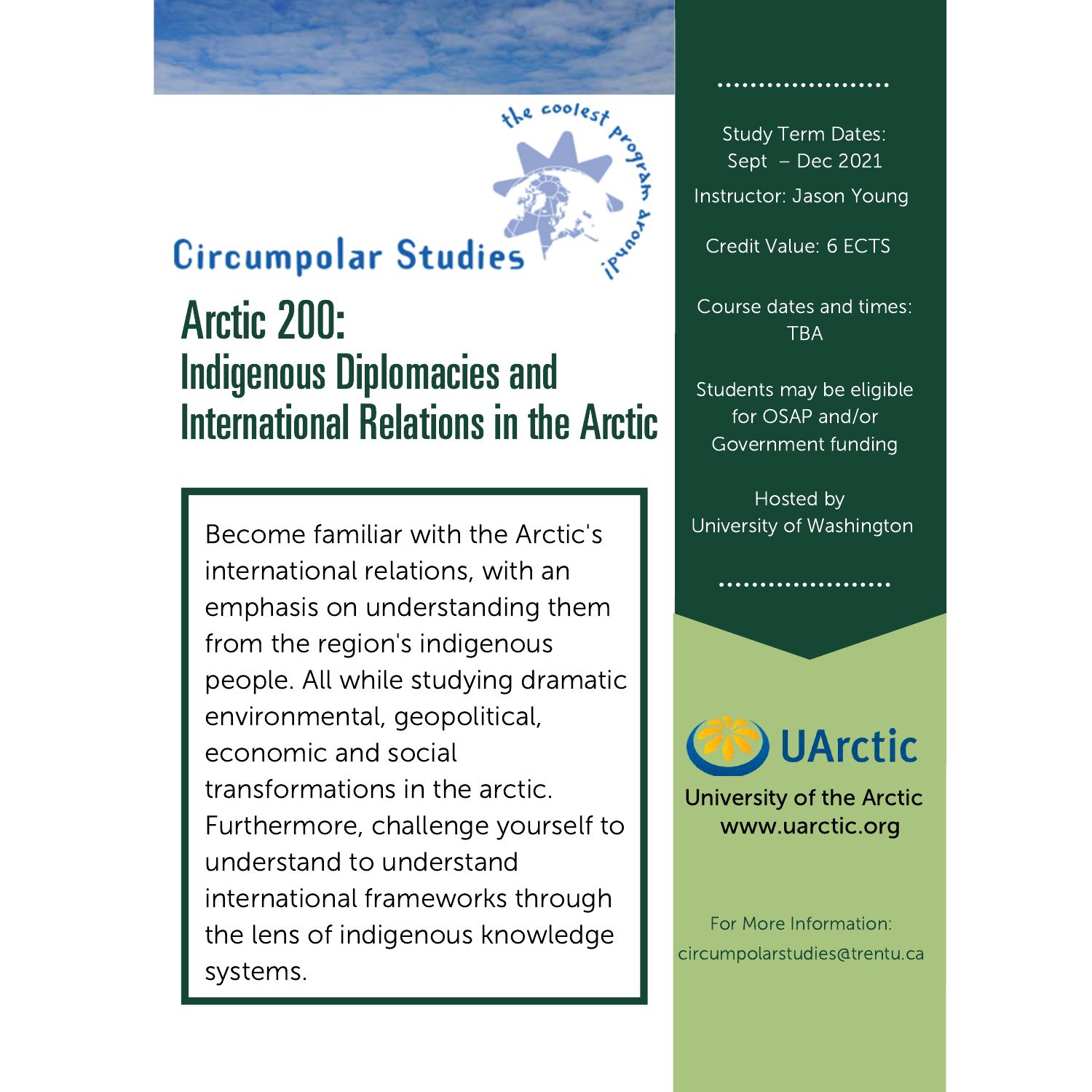

#### **Circumpolar Studies** Arctic 301: Advanced Inuktitut: Inuit Language

This course will develop existing Inuktitut language, skills, and will expand students' knowledge of Inuktitut in the four areas of language and learning: listening, speaking, reading and writing. Students will engage in culture and news in Inuktitut. In Arctic 301, students continue with dialectology, finishing the tour of the Canadian dialects.

Study Term Dates: Sept – Dec 2021

Course dates and times: TBA

Instructor: Alexina Kublu

Credit Value: 6 ECTS

Students may be eligible for OSAP and/or Government funding

Hosted by University of Washington

. . . . . . . . . . . . . . . . . .

**UArctic** 

www.uarctic.org University of the Arctic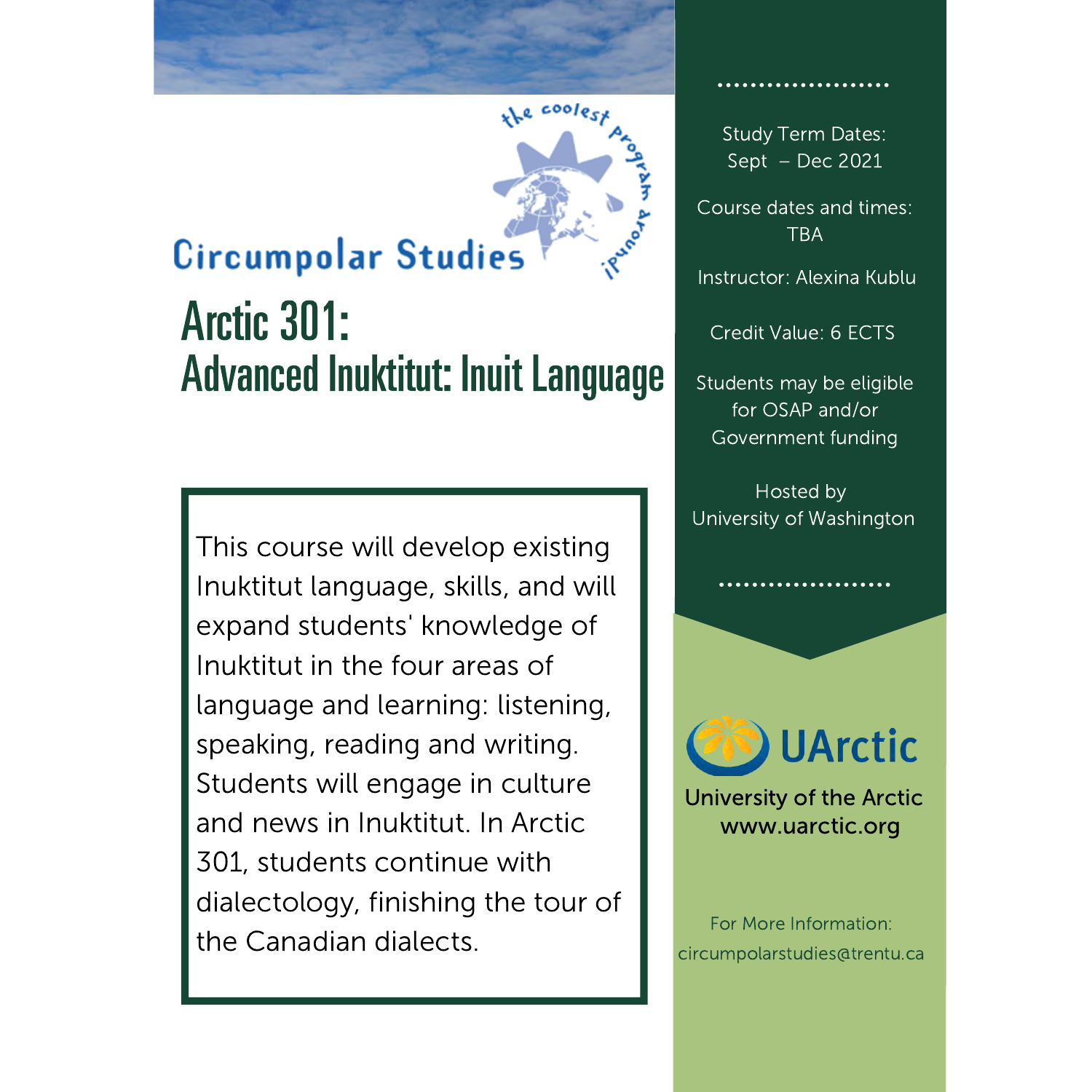

#### **Circumpolar Studies** CS 100: Introduction to the Circumpolar World

Introduction to the Circumpolar World introduces students to the landscape, peoples and issues of the circumpolar region. Beginning with an examination of the geography, biological and physical systems of the Subarctic and Arctic, it then turns to the Aboriginal and contemporary peoples of the region. The history of the Circumpolar World is treated in a broad fashion, to provide grounding in the events and developments that have created the region's contemporary qualities. The second part of the course surveys some of the particular issues facing the region, including climate change, economic, political and social development. This course ultimately is intended to stimulate interest in the Circumpolar World.

Study Term Dates: January - April 2022 Course dates and times: **TBA** 

> Credit Equivalent: 6 ECTS

Students may be eligible for OSAP and/or Government funding.

Hosted by Yukon University/UNBC

. . . . . . . . . . . . . . . . *.* 

**UArctic** 

www.uarctic.org University of the Arctic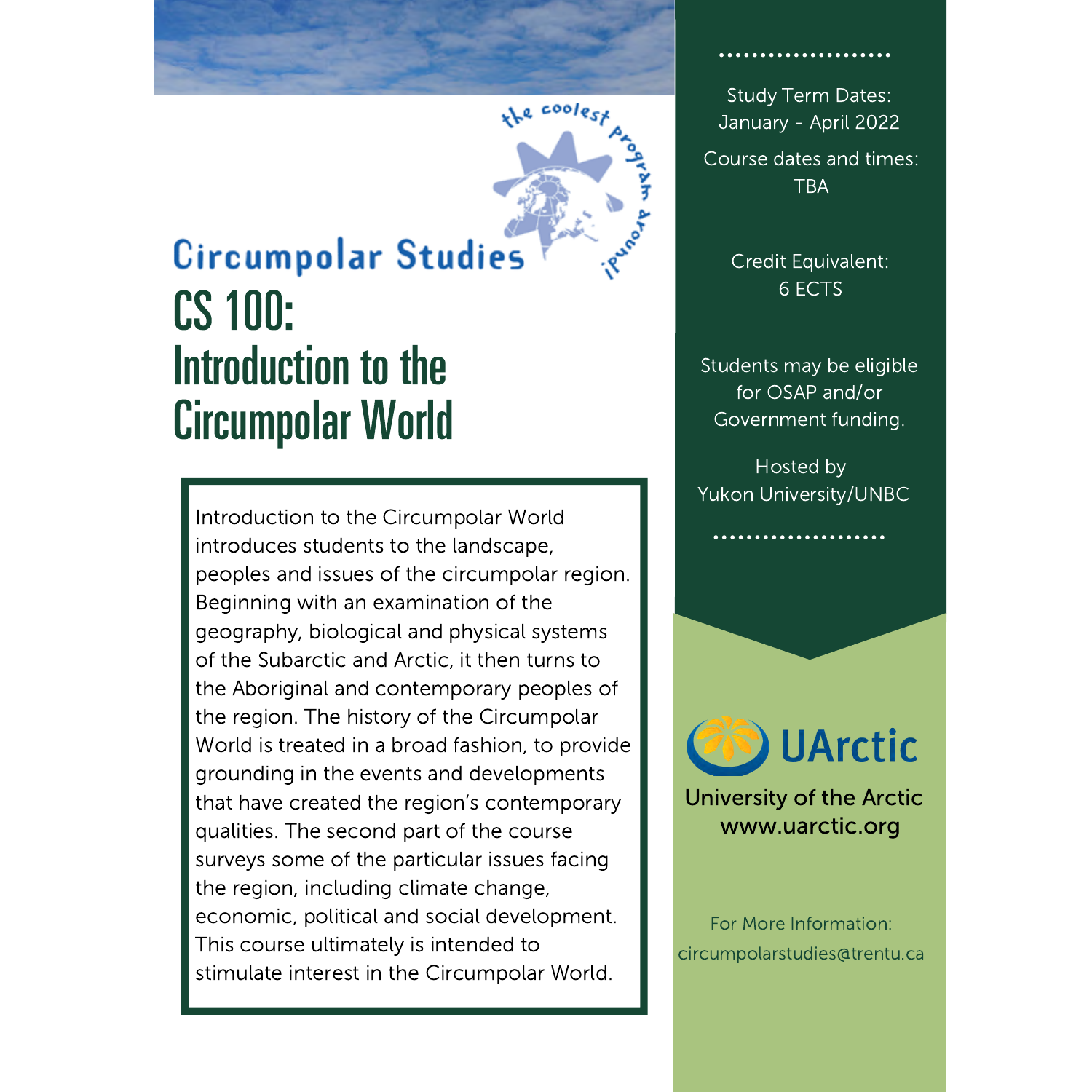

#### **Circumpolar Studies** CS 312: Land and Environment of the Circumpolar World ll

Land and Environment of the Circumpolar World ll will provide students with a greater understanding of the complexity of important concepts and issues related to the land and environment of the North. The course deals with the impacts of natural and physical change on the peoples and conditions of the Circumpolar North. The course concentrates on three major fields for scientific study: (1) climate change, (2) natural resources, and (3) health and environment. Emphasis is given to the challenges of sustainability in the North, and to the need for long-term proper stewardship.

Study Term Dates: January – April 2022 Course dates and times: **TBA** 

> Credit Equivalent: 6 ECTS

Students may be eligible for OSAP and/or Government funding

> Hosted by Trent University

> > . . . . . . . . . . . . . . . . .

**UArctic** 

www.uarctic.org University of the Arctic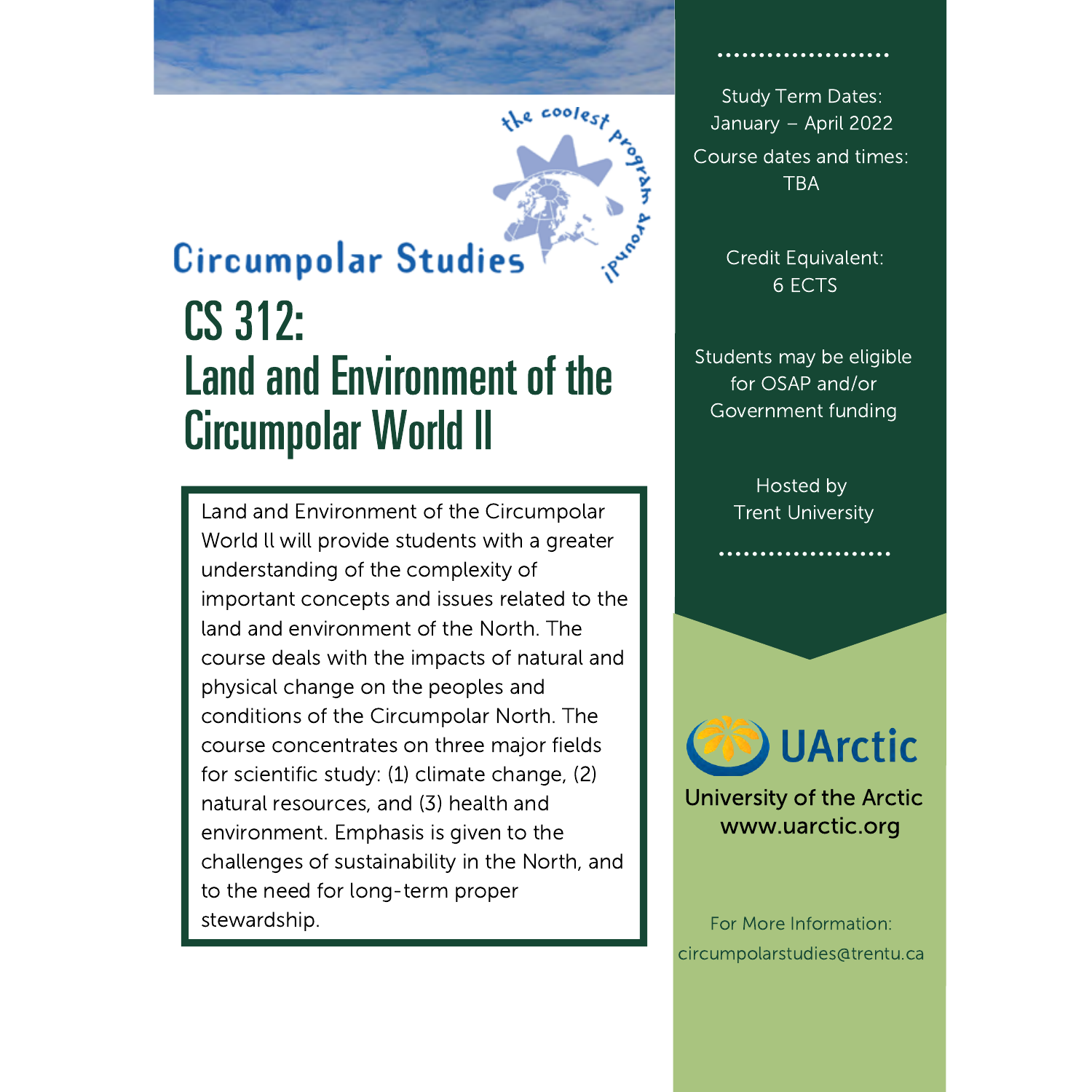## **Circumpolar Studies** CS 322: Peoples and Cultures of the Circumpolar World ll

the cooles

Peoples and Cultures of the Circumpolar World ll covers the complex issues around the revival of northern cultures and languages will be introduced, and you will be prepared to think about how these issues apply in your home community.

In this course, the complex issues around the revival of northern cultures and languages will be introduced, and you will be prepared to think about how these issues apply in your home community In this module, the complex issues around the revival of northern cultures and languages will be introduced, and you will be prepared to think about how these issues apply in your home community.

Study Term Dates: January – April 2022

Course dates and times: **TBA** 

> Credit Equivalent: 6 ECTS

Students may be eligible for OSAP and/or Government funding,

> Hosted by Trent University

**UArctic** University of the Arctic

www.uarctic.org